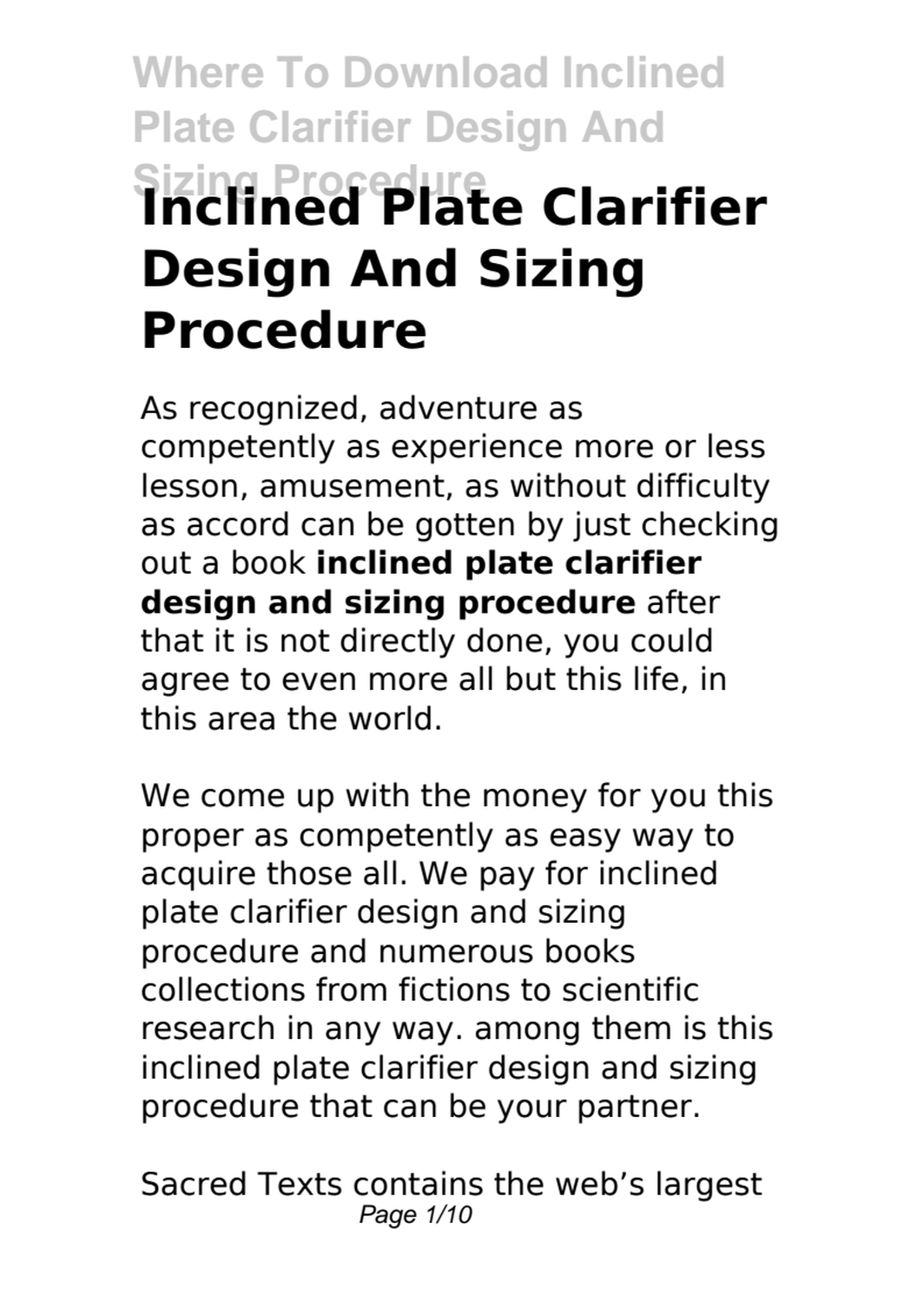**Where To Download Inclined Plate Clarifier Design And Sizing Procedure** collection of free books about religion, mythology, folklore and the esoteric in general.

#### **Inclined Plate Clarifier Design And**

Where to Find a Lamella Inclined Plate Clarifer Design Spreadsheet. To obtain a Lamella Inclined Plate Clarifier Design Spreadsheet, click here to visit our spreadsheet store.. This Excel spreadsheet is intended for calculating design parameters such as total plate area, plate width, module width, length, and height, and HRT for flow between plates for a lamella inclined plate clarifier, based ...

# **Lamella Inclined Plate Clarifier Design Spreadsheet**

Lamella Clarifier. The Lamella ® is the original inclined plate clarifier. Introduced by Parkson in 1971, it has been the industry standard for this technology. How It Works. The Lamella clarifier works when a solid/liquid stream that has been flocculated, enters a tank,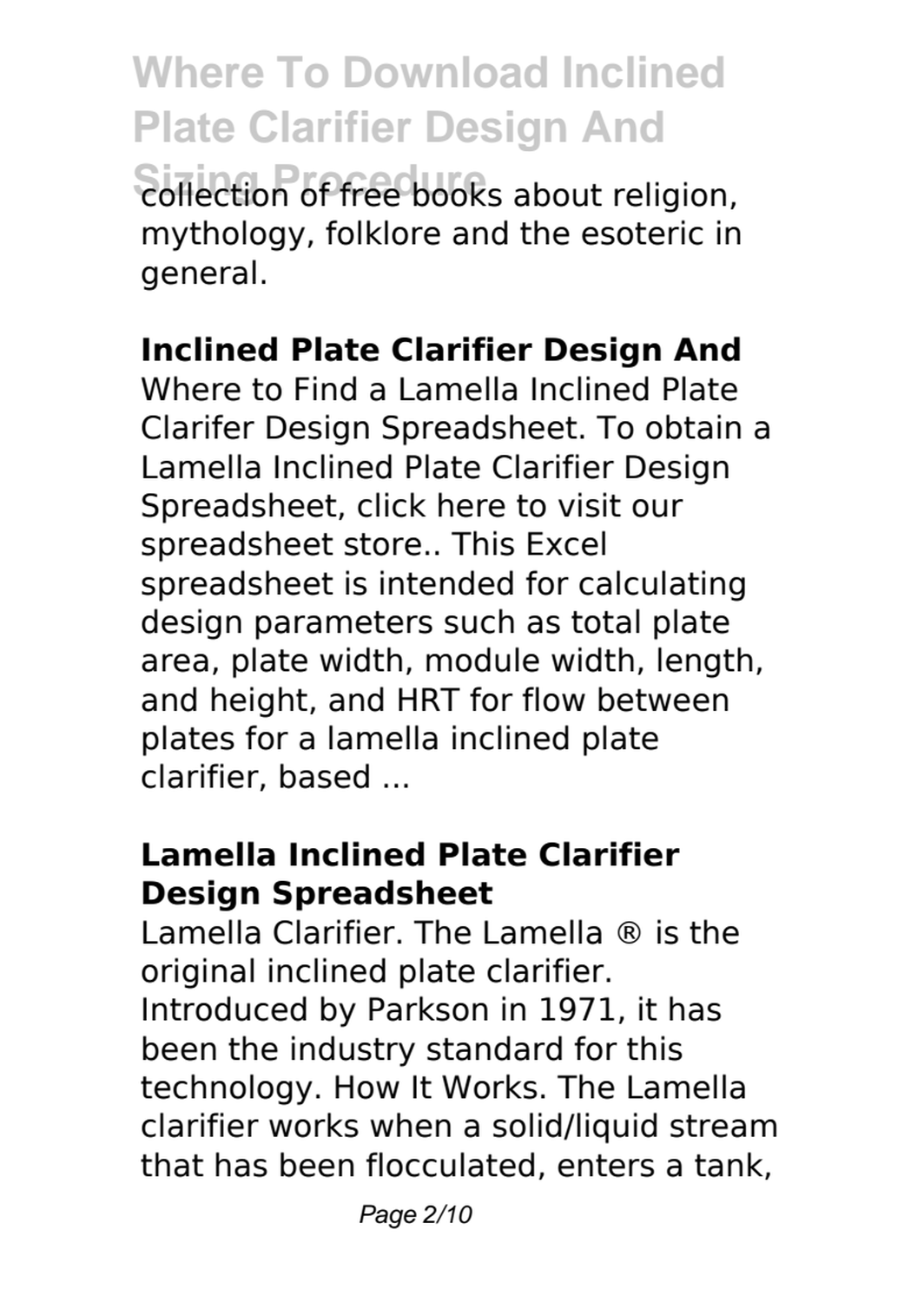**Where To Download Inclined Plate Clarifier Design And Sizing Procedure** and flows upward between a pack of inclined plates.

# **Lamella EcoFlow® - The Original Inclined Plate Settler | Parkson ...**

Settling tanks (clarifiers) are key wastewater treatment facilities used for gravity separation of settleable solids contained in the wastewater.

# **(PDF) Settling Tanks - ResearchGate**

Lamella clarifiers use inclined plates in order to maximize the settling area for solids. Solids continue to settle into a hopper at the bottom of the tank while clarified water exits up through the inclined plates. This allows for the design of a smaller tank, which leads to large savings in capital costs.

## **Separation processes processdesign**

concept of the lamella or laminar plate clarifiers. Figure 4. – Diagram of a lamella clarifier basic operation. Selfcleaning baffles are achieved with an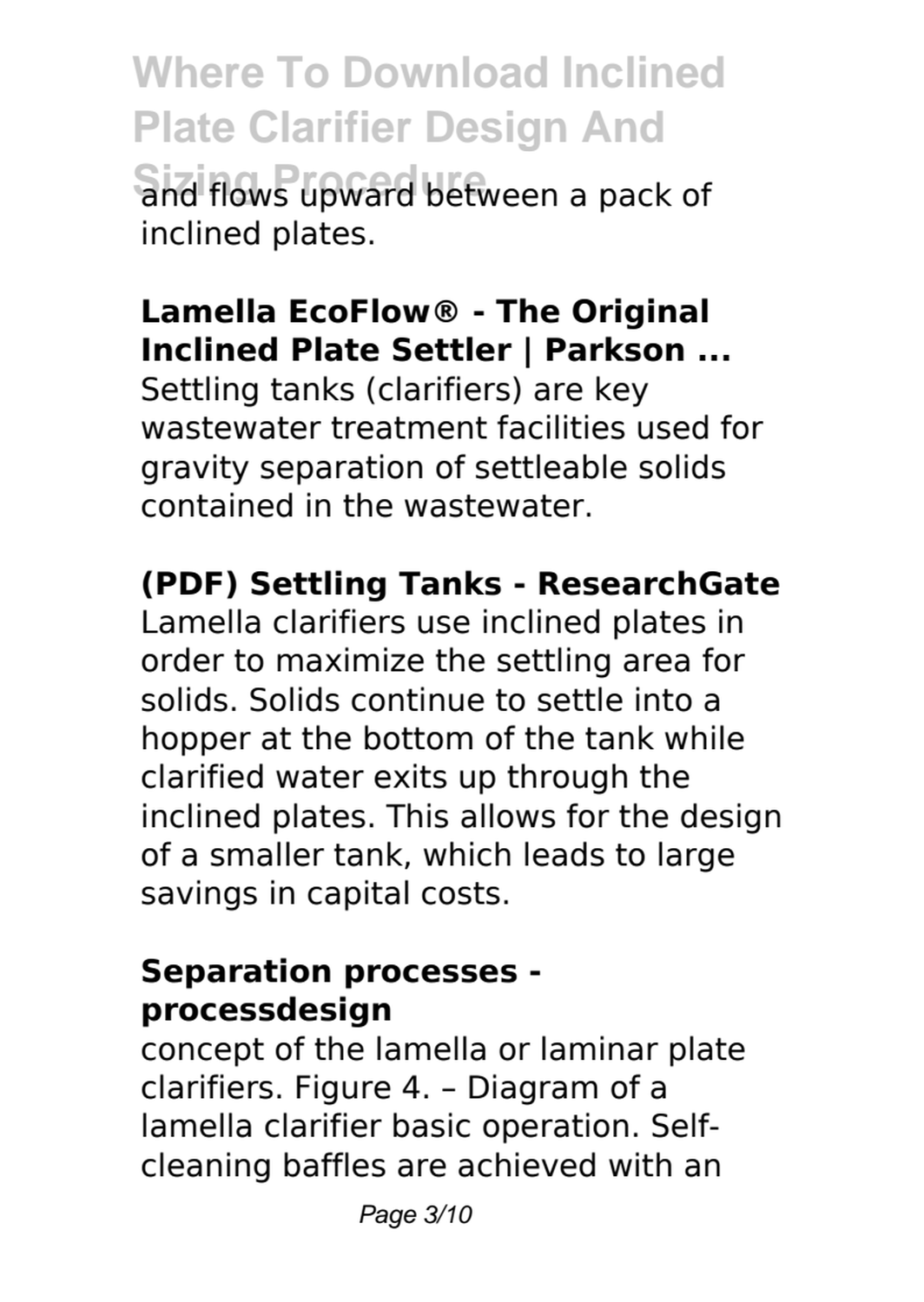**Where To Download Inclined Plate Clarifier Design And**

**Sizing Procedure** inclination of 50 to 60 degrees. The spacing between lamellas is generally between 2.5 and 5 cm in drinking water facilities, and the order of 5 to 10 cm in wastewater treatment.

#### **SERIES: PRIMARY TREATMENTS wateractionplan.com**

Based on the Lamella Clarifier and the teetered-bed separator, the Reflux Classifier combines a fluidised bed and an inclined channel section in one device and achieves a great success in enhancing the throughput for dense medium separation (Galvin, 2012). It is also the first model that introduces a 'Reflux' mechanism into the design of ...

#### **Flotation behaviour in reflux flotation cell – A critical review**

Lamella clarifier (inclined plate clarifier) Living Machine; Maceration (sewage) Media filter; Membrane bioreactor; Membrane distillation; Membrane fouling; Microbial fuel cell; Microflotation; Moving bed biofilm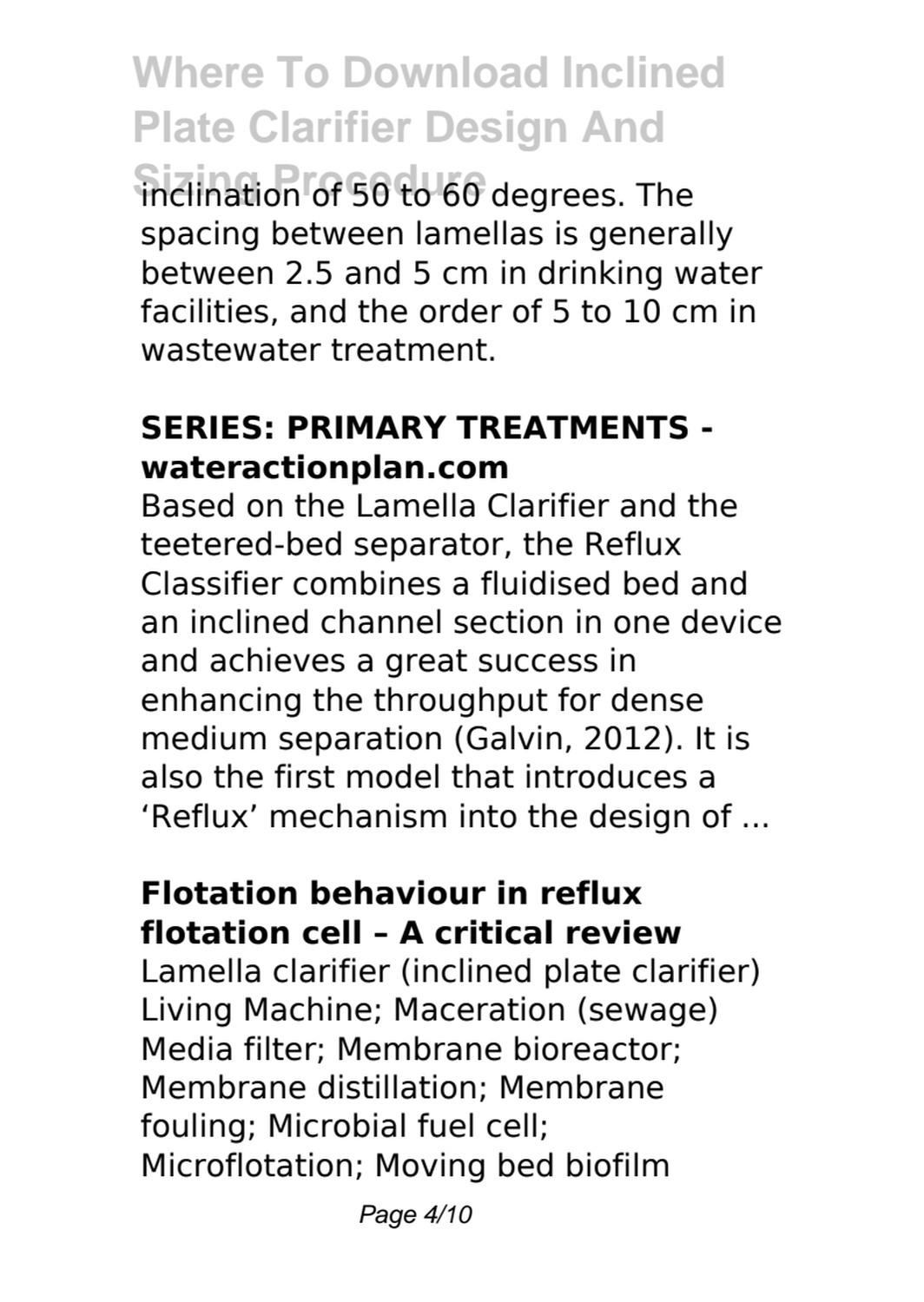**Where To Download Inclined Plate Clarifier Design And Sizing Procedure** reactor; Nanotechnology; Nereda; NERV (natural endogenous respiration vessel) Oil–water separator; Organisms used in water purification

#### **List of wastewater treatment technologies - Wikipedia**

\* Bag filter only available for CL1.5 and CL3.0. The Clearmake™ Vertical Tube Coalescing (VTC) technology is effective in removing small oil droplets, with a 95% removal rate of droplets as small as 10 micron and a 100% removal rate of droplets as small as 25 micron.

## **Oil Water Separators | Oily Water Treatment – MAK Water**

The Smart Water People Unbeatable water treatment solutions. Founded in 2003 as a water treatment reliability and maintenance specialist, MAK Water has developed into a leading Australian water treatment systems manufacturer, service and maintenance provider, offering a wide range of standard and customised water, industrial wastewater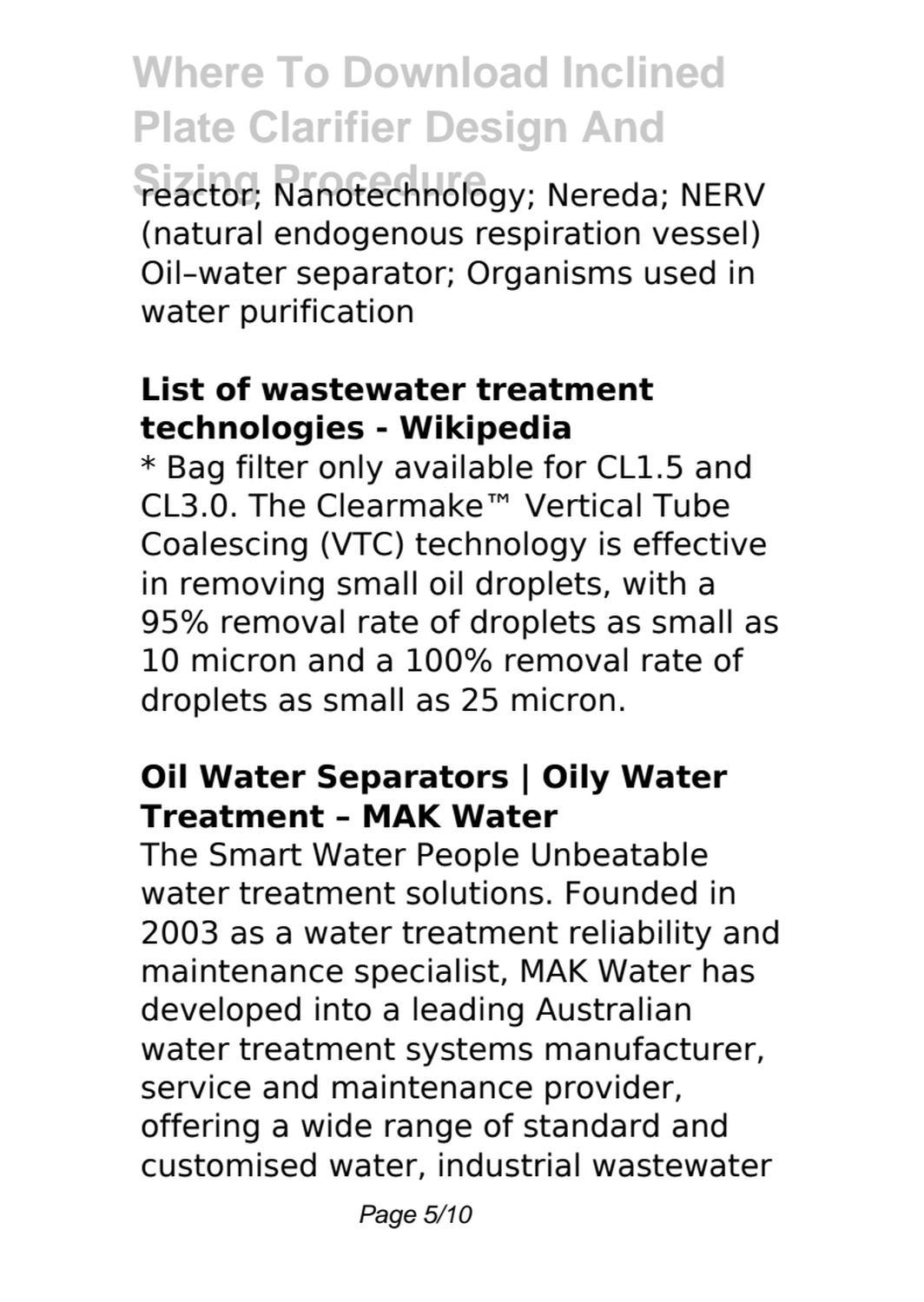**Where To Download Inclined Plate Clarifier Design And Sizing Procedure** and sewage treatment solutions to all industry sectors.

#### **Water Treatment, Wastewater and Sewage Solutions - MAK Water**

Tube and Plate Settlers Inclined tubes and plates can be used in sedimentation basins to allow greater loading rates. This technology relies on the theory of reduced-depth sedimentation: particles need only settle to the surface of the tube or plate below for removal from the process flow. Generally, a space of two inches is provided

## **Sedimentation and Clarification Sedimentation is the next step in ...**

With plate spacings in the region of 50 mm, lamella separators offer a compact design, which may be up to 90% smaller than an equivalent conventional settling tank. However, maldistribution and solids re-entrainment problems can sometimes limit their effectiveness, a problem which also occurs in an alternative design incorporating inclined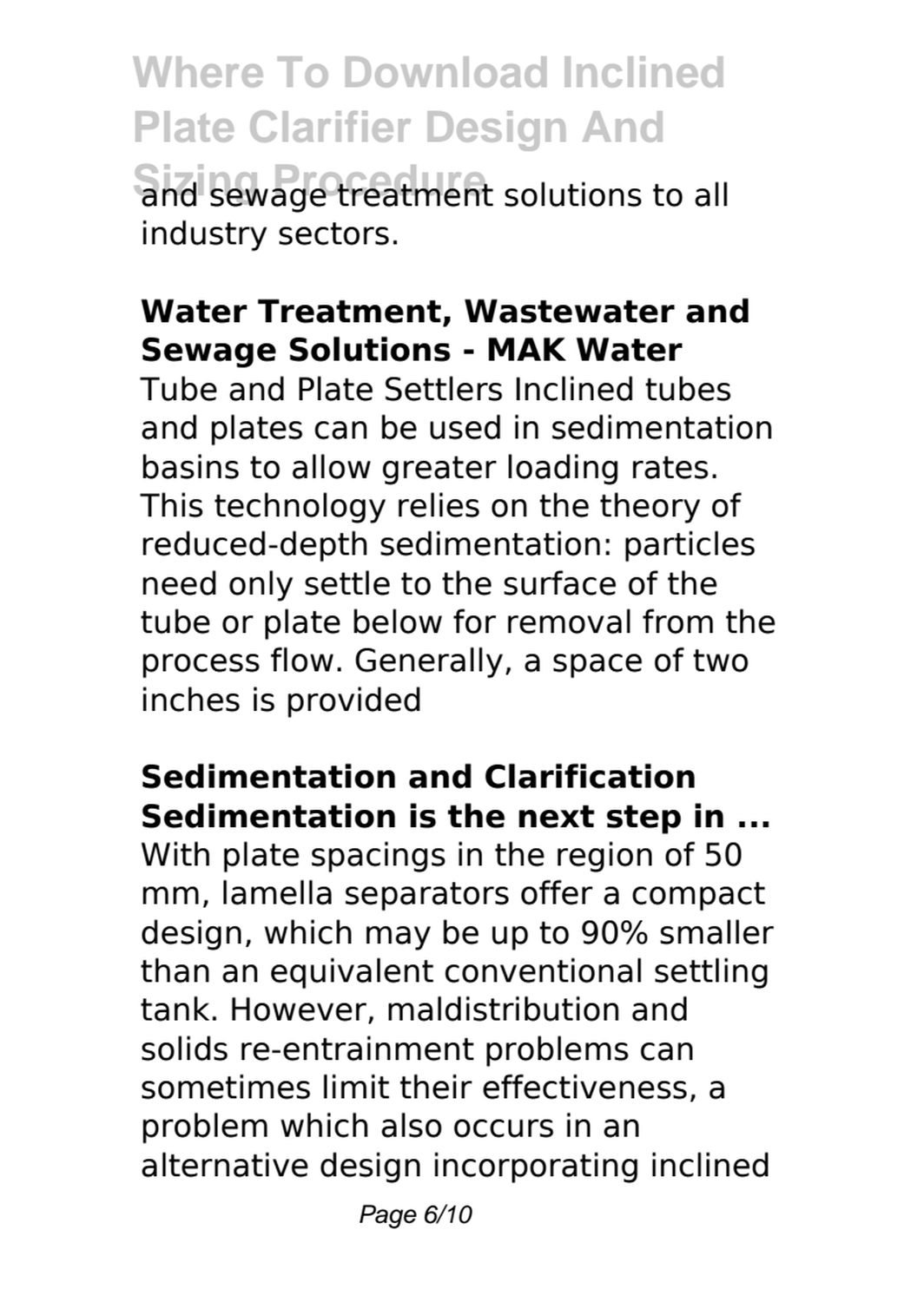**Where To Download Inclined Plate Clarifier Design And Sizing Procedure** 

#### **Thickener - an overview | ScienceDirect Topics**

Inclined Plate Clarifier; Mud Tank; API Shaker Screen ; Replacement Screen for Derrick; Replacement Screen for MI-Swaco; Replacement Screen for Brandt; ... GN Solids Control design and manufacture three phase decanter in different bowl size include: 350mm, 450mm and 520mm.

## **GN Solids Control Equipment,Solids Control System - GN Solids Control**

Circular clarifiers (see Figure 37-3) are ordinarily sized according to surface area, because velocity must be reduced below the design particle's terminal velocity. The typical design provides a rise rate of 600-800 gpd/ft 2. When wastewater contains appreciable amounts of hydrocarbons, removal of these contaminants becomes a problem.

## **Water Handbook - Wastewater**

Page 7/10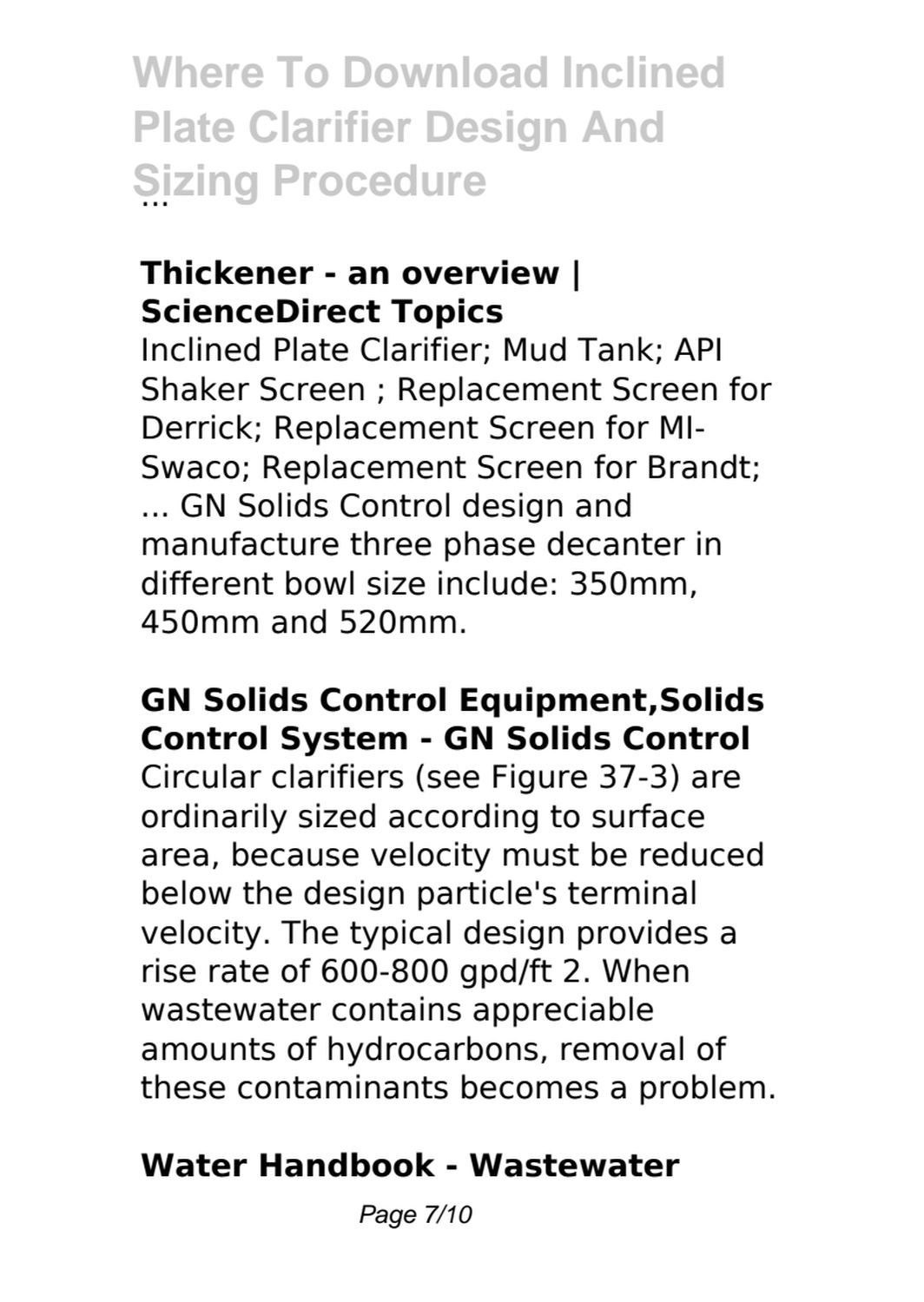**Where To Download Inclined Plate Clarifier Design And Sizing Procedure** 

Ties, stirrups, ~pir;;tls Shells, folded plate members: 20 mm bar and larger 16 mm bar, W31 or :J31 wire, and smaller Prestressed Concrete. db but not less than 15 & need riot exceed 40 10.

... Design a rectangular beam reinforced for tension only to carry a dead load moment of 56 kN-m (including its own weight) and a live load moment of 47 kN ...

# **Fundamentals of Reinforced Concrete Design | PDF - Scribd**

Enter the email address you signed up with and we'll email you a reset link.

# **(PDF) Dairy processing handbook | Mohammad Rifky - Academia.edu**

1.5.12 Design. Design of a chemical process plant is the one activity unique to chemical engineering and is the strongest reason justifying the existence of chemical engineering as a distinct branch of engineering. Design is a creative activity and is perhaps the most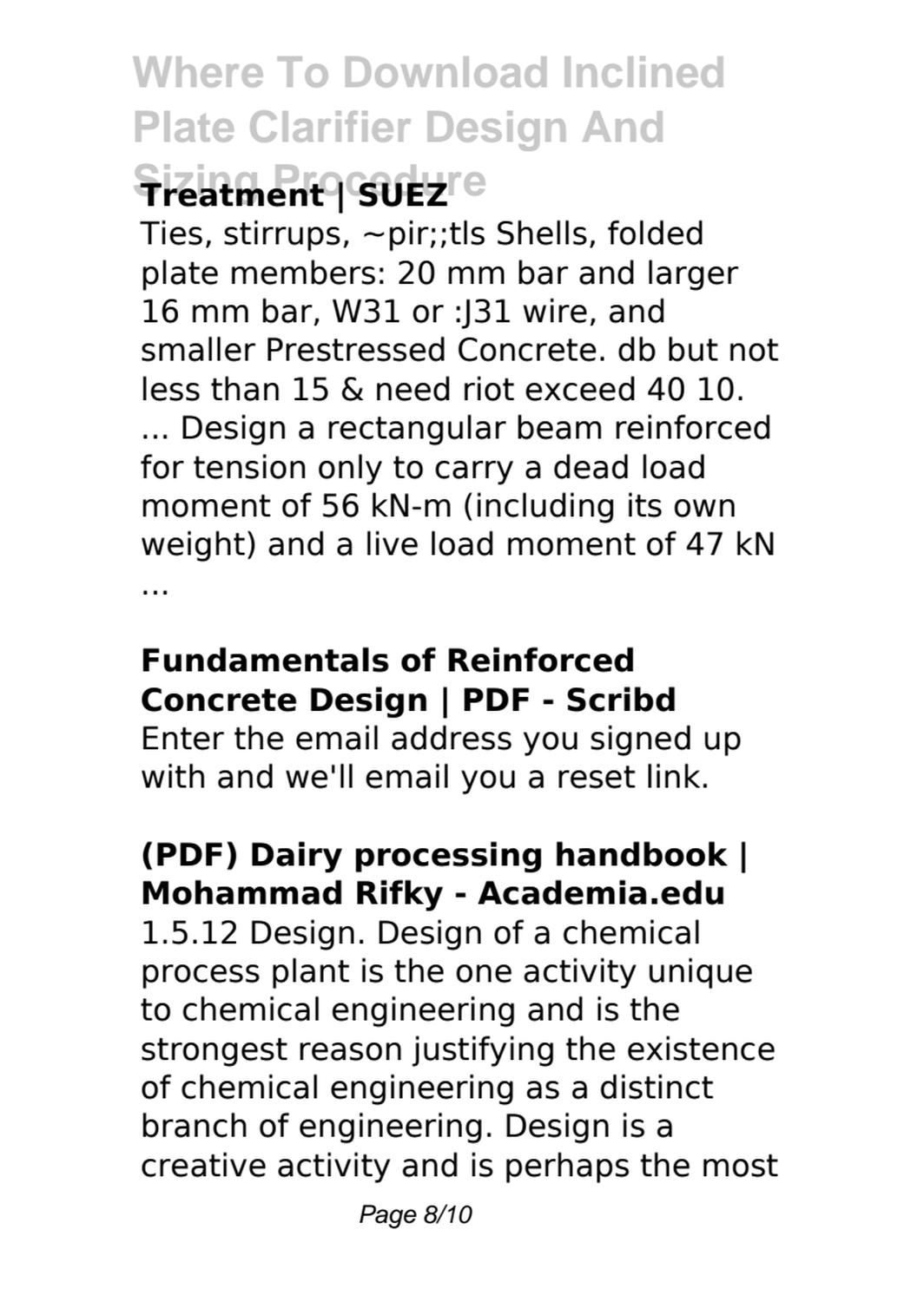**Where To Download Inclined Plate Clarifier Design And**

**Satisfying and rewarding activities** undertaken by a chemical engineer.

## **Practical Fundamentals of Chemical Engineering**

Subaru's EE20 engine was a 2.0-litre horizontally-opposed (or 'boxer') fourcylinder turbo-diesel engine. For Australia, the EE20 diesel engine was first offered in the Subaru BR Outback in 2009 and subsequently powered the Subaru SH Forester, SJ Forester and BS Outback.The EE20 diesel engine underwent substantial changes in 2014 to comply with Euro 6 emissions standards – these changes are ...

## **Subaru EE20 Diesel Engine australiancar.reviews**

primary clarifier. Kecepatan pengadukan dari partikel-partikel meningkat, dengan setelah adanya penggabungan diantaranya. ... Kapasitas Kolom dan Metode Design Scale Up. Zona transfer panas dan ukuran tergantung pada adsorbsi isotermal, rentang aliran,